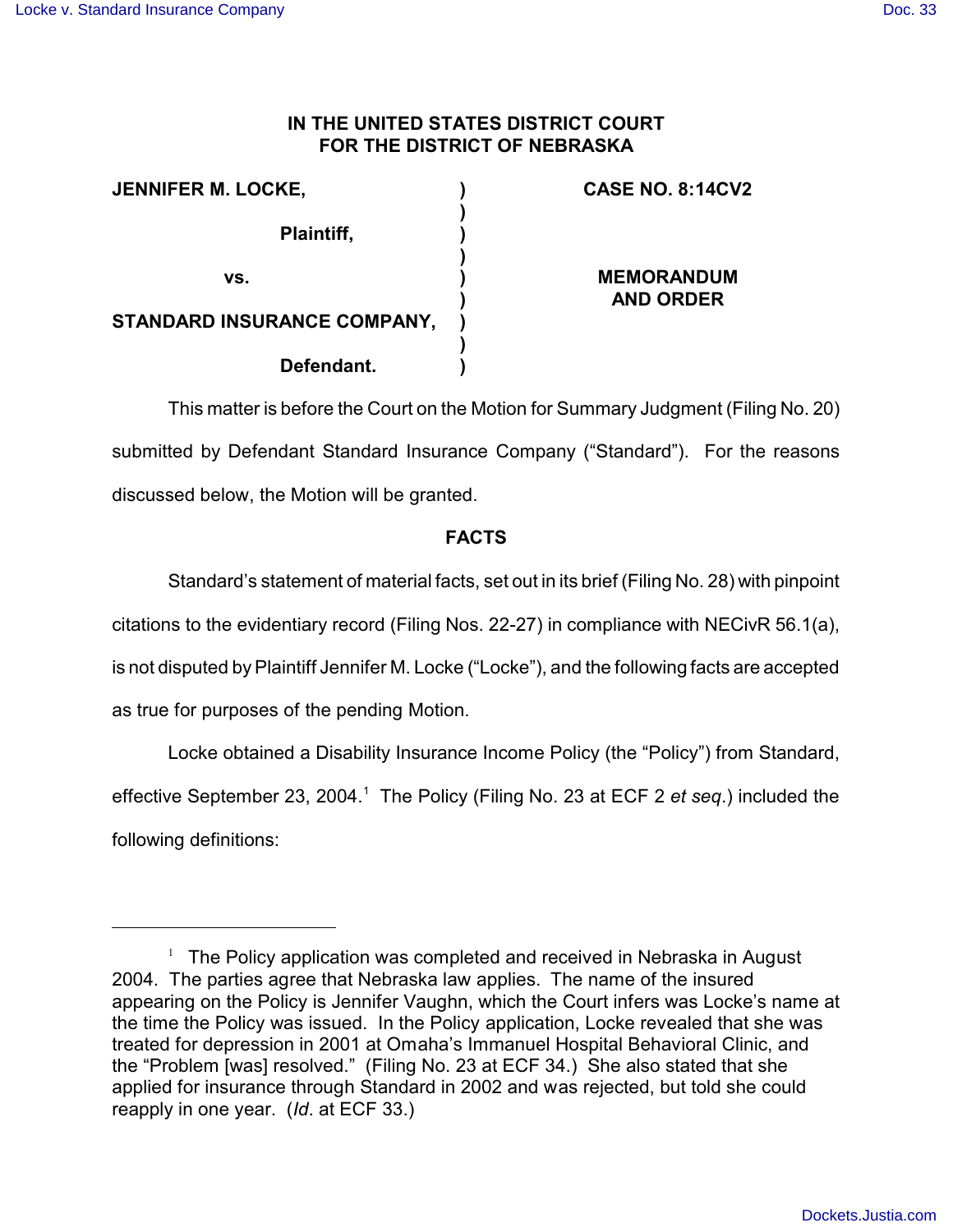Total Disability/Totally Disabled – Because of your Injury or Sickness:

1) You are unable to perform the substantial and material duties of your regular occupation; and

2) You are not engaged in any other gainful occupation; and

3) You are under the regular care of a Physician appropriate for your injury or sickness. This Physician's care requirement will be waived when We receive written proof, satisfactory to Us, that further care would be of no benefit to you.

. . .

Regular Occupation – Your occupation at the time Disability begins. If You have limited Your practice to a professionally recognized specialty in medicine or law, the specialty will be deemed to be Your Regular Occupation.

*Id.* at ECF 12.

A one-page endorsement to the Policy, that Locke signed and dated on September

# 23, 2004, set out the following "**DISABILITY INCOME POLICY EXCLUSION**":

We, Standard Insurance Company, issue this policy on the express condition that We do not assume any risk for Total or Residual Disability of the Insured if either results from:

MENTAL DISORDER: Any mental, emotional or behavioral disorder or condition regardless of the cause (including, biological or biochemical disorder or imbalance of the brain) and regardless of the presence of physical symptoms. Except as excluded below, for the purposes of this definition, mental disorder includes any diagnosis or condition listed in the most current publication of the Diagnostic and Statistical Manual of Mental Disorders published by the American Psychological Association. If this publication is no longer available, we reserve the right to use another nationally published manual of similar scope and purpose. Dementia resulting from stroke, trauma, infectious conditions or degenerative changes such as Alzheimer's disease, is not considered to be a Mental Disorder for the purpose of this exclusion.

This means that We will not pay benefits or waive premiums if Total or Residual Disability is contributed to or caused by any of the above, except as expressly noted.

*Id.* at ECF 9.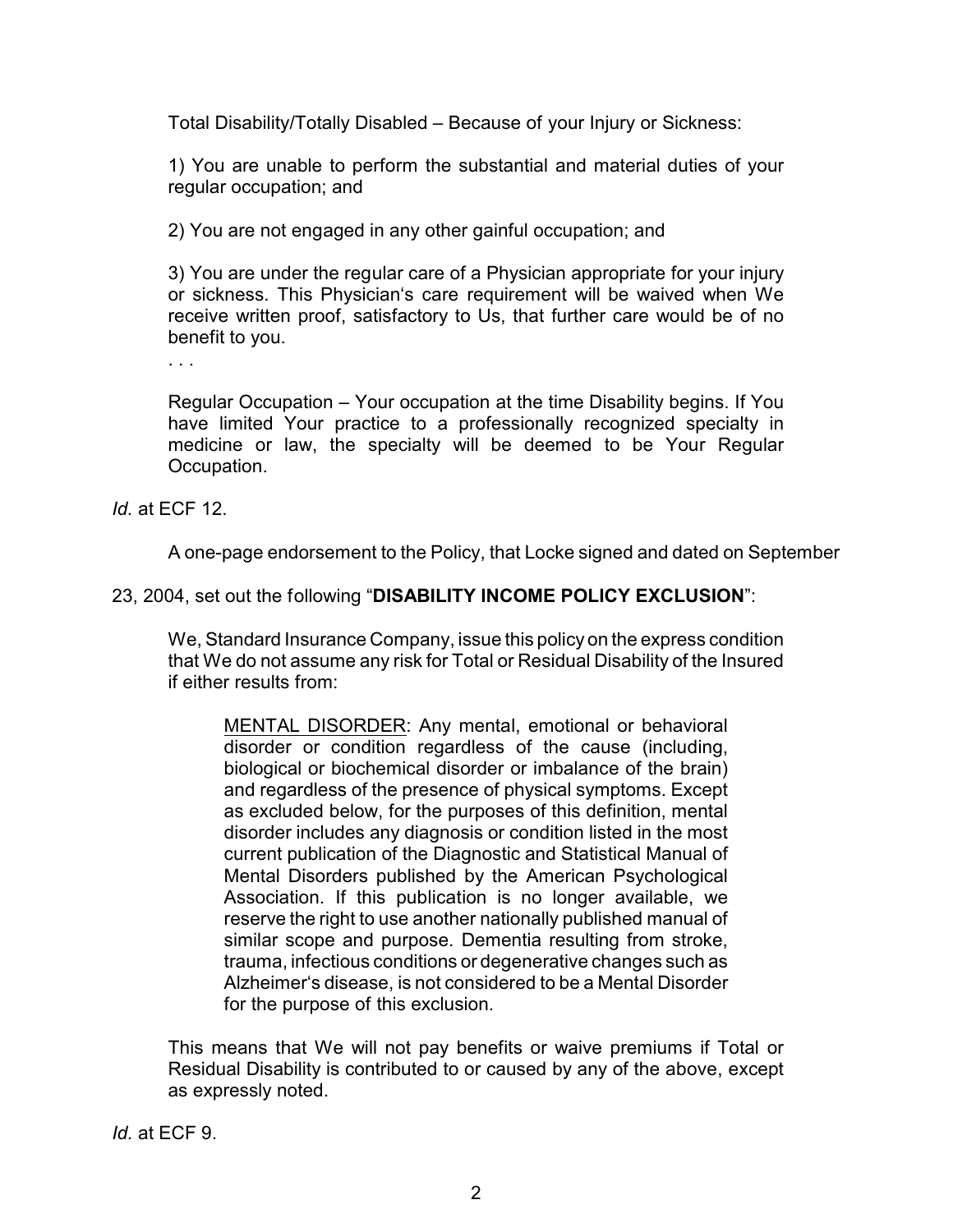On or about November 6, 2012, Locke advised Standard that she intended to make a claim for disability benefits. At the time, she was obtaining in-patient care for Post Traumatic Stress Disorder ("PTSD"), depression, and anxiety, at the Life Healing Center in Santa Fe, New Mexico, following a sexual assault in April 2012.

She identified PTSD and Fibromyalgia<sup>2</sup> as the conditions contributing to her inability to work. Her treating psychiatrist, Roxana Raicu, M.D., submitted an Attending Physician's Statement in conjunction with Locke's claim for disability benefits. Dr. Raicu identified a primary diagnosis of PTSD and a secondary diagnosis of Major Depressive Disorder. In the statement, Dr. Raicu recommended that Locke stop working because of severe anxiety and limitations in activities of daily living.

Locke submitted an Insured's Statement for individual disability benefits dated December 16, 2012. In her statement, Locke noted that she was a Physician's Assistant and her duties consisted of patient interviews and examinations, chart reviews, and writing medical opinions. At the time she left work<sup>3</sup>, Locke was employed at the Veterans

(www.mayoclinic.org/diseases-conditions/fibromyalgia/basics/definition/con-20019243.)

 $2$  "Fibromyalgia is a disorder characterized by widespread musculoskeletal pain accompanied by fatigue, sleep, memory and mood issues. Researchers believe that fibromyalgia amplifies painful sensations by affecting the way [the] brain processes pain signals. Symptoms sometimes begin after a physical trauma, surgery, infection or significant psychological stress. In other cases, symptoms gradually accumulate over time with no single triggering event. Women are much more likely to develop fibromyalgia than are men. Many people who have fibromyalgia also have tension headaches, temporomandibular joint (TMJ) disorders, irritable bowel syndrome, anxiety and depression. While there is no cure for fibromyalgia, a variety of medications can help control symptoms. Exercise, relaxation and stress-reduction measures also may help."

 $3$  It is not clear from the record precisely when Locke stopped working, though it appears to have been after the sexual assault in April 2012.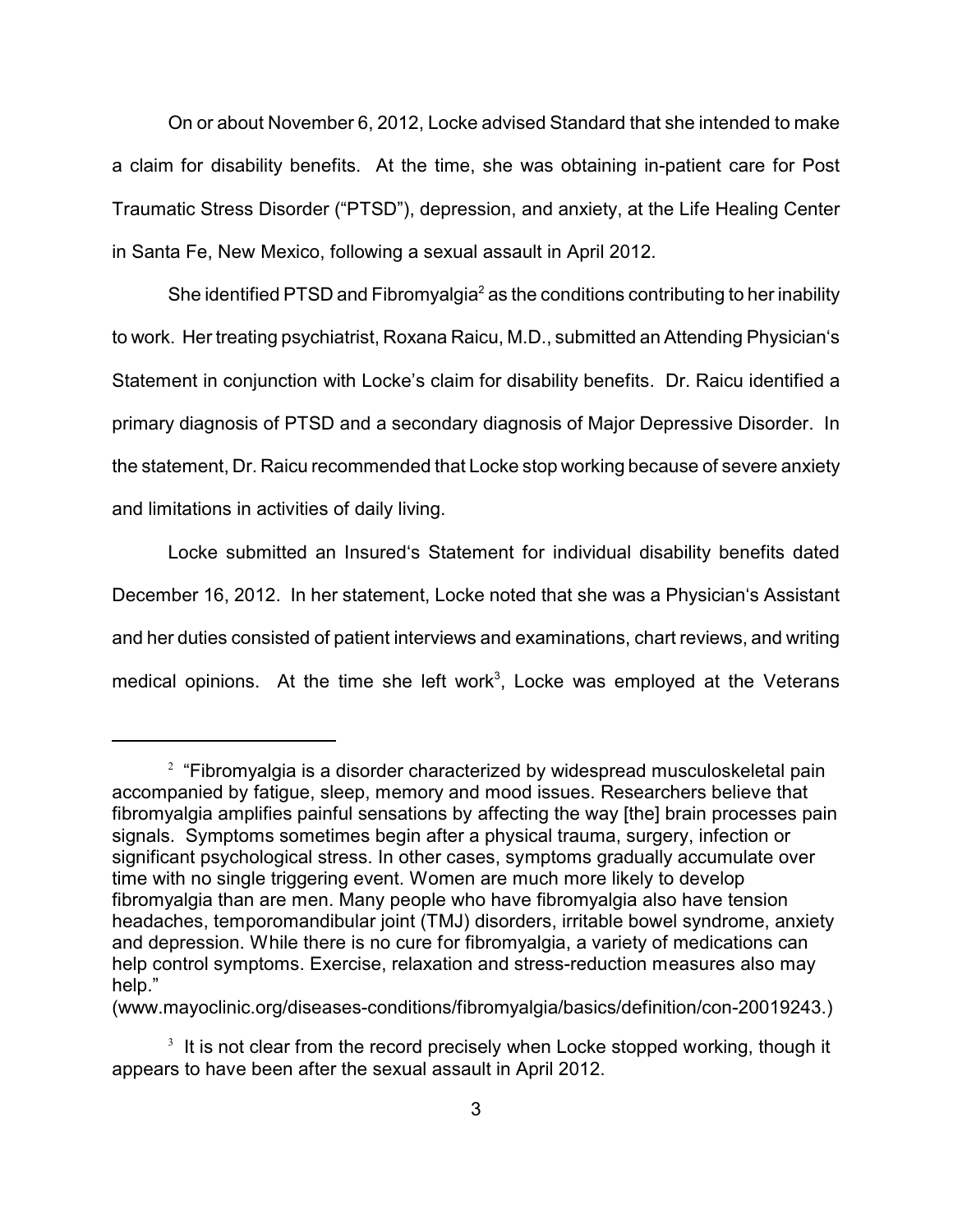Administration, working 20-25 hours per week. Locke stated that her disability was the result of a sickness, and she identified PTSD, first noticed in April 2012, and fibromyalgia, first noticed in January 2009. Locke provided the following narrative as to how her sickness prevented her from working in her occupation: "I have severe anxiety and panic attacks and have difficulty leaving my house. My occupation requires contact with strangers, many men, which trigger flashbacks and anxiety attacks. Fibromyalgia pain and fatigue interfere with daily function, often unable to get out of bed."

As part of its review, Standard submitted Locke's claim to Dan Przybylowski, C.R.C., a Vocational Consultant. Przybylowski determined that Locke's occupation as a Physician's Assistant required light physical strength with minimal other physical demands.

Standard also obtained medical information from Locke's treating physicians. The medical records included notes from Lasting Hope Recovery Center where Locke was admitted on October 15, 2012, with diagnoses of depression and generalized anxiety. She was discharged from Lasting Hope Recovery Center on October 23, 2012, after she showed significant improvements with respect to her mood, anxiety, functionality, and social interactions. The records also included a clinical note from Dr. Michael Feely, M.D., a rheumatologist whom Locke first saw on March 21, 2012. Locke identified aches and pain, stiffness in her hands, and fatigue. Dr. Feely noted that Locke had several tender myofascial trigger points and several features of fibromyalgia, but refrained from making any diagnosis. Dr. Feely did not place restrictions or limitations on Locke's ability to work.

Locke submitted medical records of three additional visits with Dr. Feely on April 24, 2012, July 18, 2012, and January 4, 2013. Dr. Feely did not provide restrictions or limitations on Locke's work or social activities due to fibromyalgia during these visits.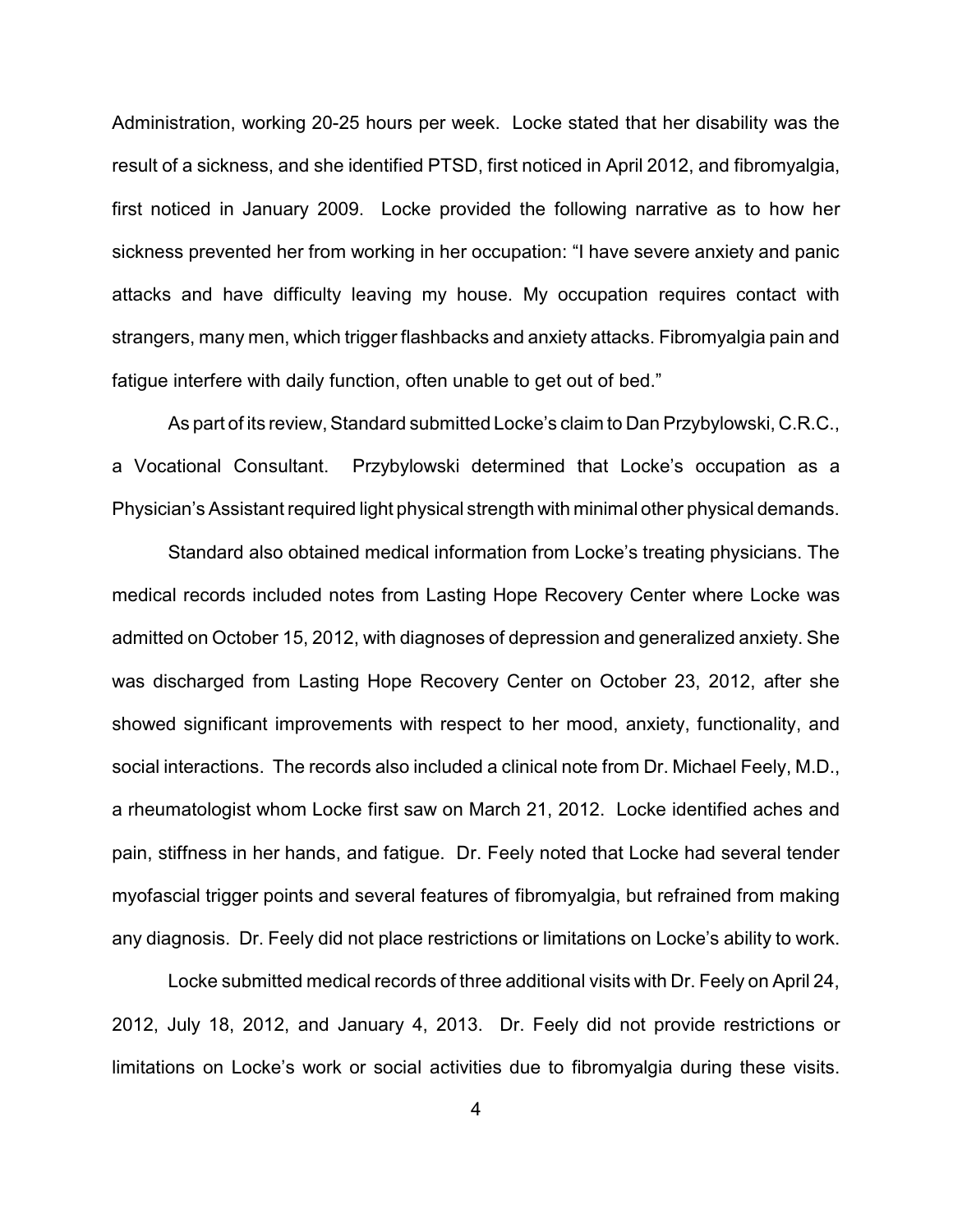Rather, Dr. Feely identified PTSD as the primary cause of Locke's condition. Dr. Feely stated, "I have explained to [Locke] that I feel that her fibromyalgia symptoms are unlikely to improve much unless her PTSD symptoms stabilize . . . . I don't see evidence of an active inflammatory process. I have checked radiographs of her SI joints which showed no significant abnormalities. She has been under a great deal of stress recently and I suspect that this is contributing to her musculoskeletal symptoms . . . ."

In the attending physician's statement, dated January 4, 2013, Dr. Feely diagnosed Locke with fibromyalgia and PTSD. Dr. Feely anticipated that Locke could return to work noting that it "depends on the improvement in her PTSD symptoms." With respect to a question concerning Locke's physical, mental and cognitive limitations, Dr. Feely wrote: "Patient has widespread pain due to her fibromyalgia, though it is her PTSD which limits her ability to work primarily." With respect to physical limitations, Dr. Feely left the section blank. Under physical impairment, Dr. Feely indicated that Locke was precluded from "medium manual activity (15-30%)." Under the section related to Locke's mental limitations and impairments, Dr. Feely stated, "patient has significant loss of physiological, personal and social adjustment (severe limitations)."

In the attending physician's statement, dated January 7, 2013, Lorrie McGill, M.D., wrote that Locke's condition was the "direct result of sexual trauma on 4/8/12," and identified a diagnosis of "Fibromyalgia + PTSD" and migraine headaches. Dr. McGill indicated that Locke was unable to work as of October 5, 2012, because of "severe stress, depression, headaches, suicidal" and "severe psychological stressors."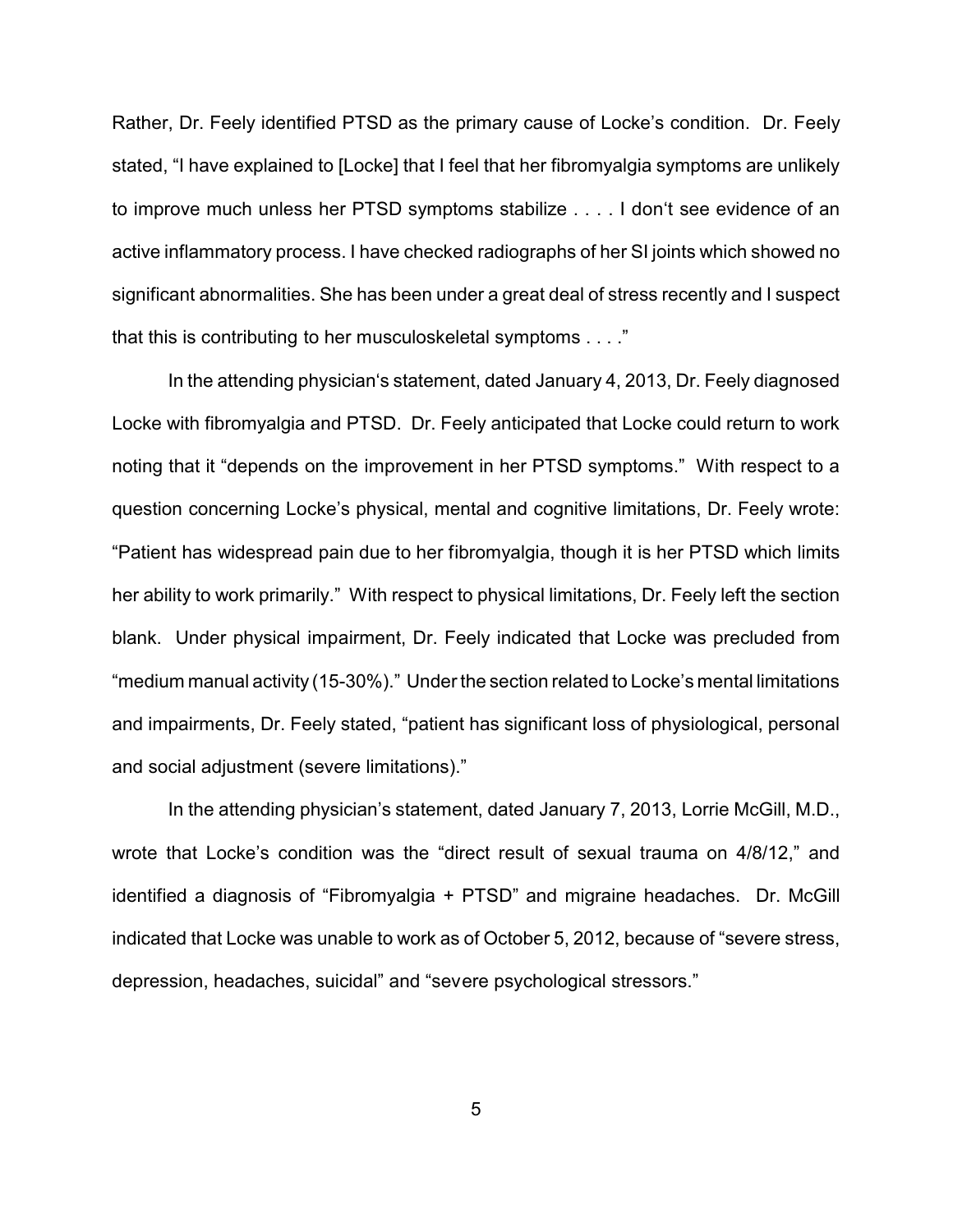In the Intake Assessment at Focus on Recovery, dated January 21, 2013, an outpatient therapy program, Locke stated that she was "currently unable to work due to PTSD symptoms and panic attacks."

In the letter to Standard, dated February 21, 2013, Dr. Feely noted that Locke had "a great deal of chronic musculoskeletal pain which I believe to be on the basis of her fibromyalgia. [She] had been able to manage her symptoms relatively well until roughly six months ago at which point she was the victim of a sexual assault. With this unfortunate event she has had worsening of her pain and has been under psychiatric care for posttraumatic stress disorder. There is no doubt in my mind that her somatic symptoms and chronic pain have been much worse since the assault."

The information provided to Standard was reviewed by Ronald Fraback, M.D., a physician board-certified in rheumatology. Dr. Fraback reviewed the medical records and other information in the claim file. In his report, Dr. Fraback accepted that Locke met the American College of Rheumatology criteria for fibromyalgia. Dr. Fraback noted, however, that "while I appreciate the opinion of Dr. Feely, it appears that [Locke's] primary issues are psychiatric. I do not find evidence that her fibromyalgia alone should preclude sedentary to light level work." Dr. Fraback further stated that Locke's inability to work "is primarily due to her PTSD. The fibromyalgia would be contributory."

Locke's file was also reviewed by Esther Gwinnell, M.D., a board certified Psychiatrist. Based on her review, Dr. Gwinnell opined that, "I would accept that an individual with this level of symptomatology from PTSD and depression, requiring first inpatient, then residential, then intensive outpatient treatment, would be too impaired to function at any occupation during this time frame."

6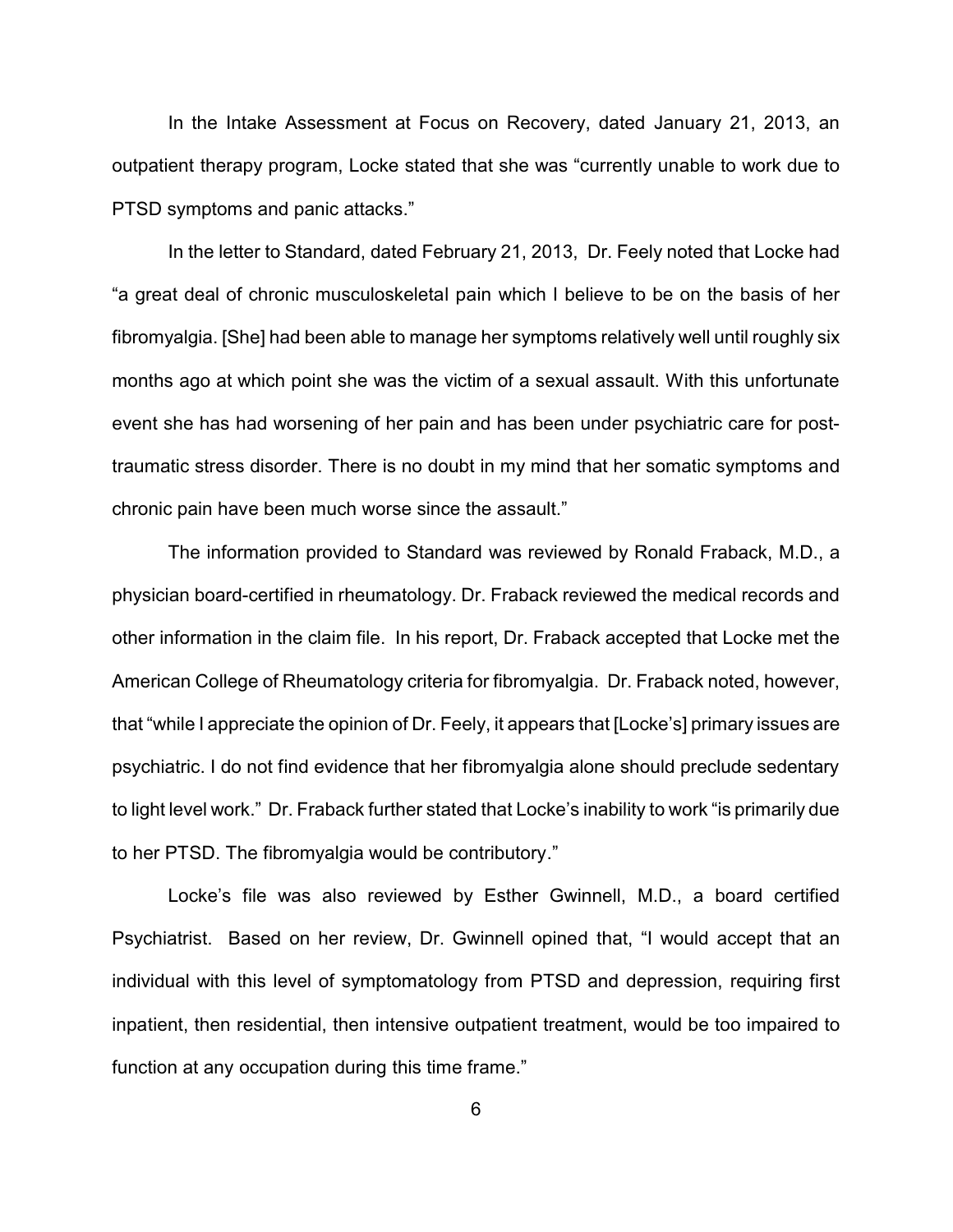In a letter dated March 12, 2013, Standard notified Locke that her inability to work was contributed to or caused by a mental disorder and, therefore, she was not eligible for disability benefits under the Policy. Standard concluded that, "the medical documentation in your file supports that you are disabled due to PTSD and depression. The medical documentation also supports that you have fibromyalgia. However, we have insufficient documentation to support that you have limitations and restrictions from fibromyalgia preventing you from working. While we accept that you are disabled due to a mental disorder, your policy excludes payment if Total or Residual Disability is contributed to or caused by a mental disorder." (Filing No. 2 at ECF 69.)

Standard offered to review its original benefits decision; however, Locke declined. She commenced this action in state court, and Standard removed it to federal court, invoking this Court's diversity jurisdiction.<sup>4</sup>

Locke agrees that her mental and emotional conditions contribute to her disability. In her affidavit (Filing No. 31-2) she states: "The stress associated with my PSTD helps to contribute to my Fibromyalgia. The Fibromyalgia condition causes me stress that worsens the PTSD. The financial stress associated with no income worsens both conditions. It's difficult to differentiate what stress is worsening which condition." (*Id*. at ECF 1 ¶ 3.)

<sup>4</sup> Locke is a resident of Omaha, Nebraska. (Complaint, Filing No. 1-1 at ECF ¶ 1). Standard is an Oregon corporation with its principal place of business in Oregon. (Affidavit of Nicholas K. Rudman, counsel for Defendant, Filing No. 1-3.) The amount in controversy exceeds \$75,000. (The Policy provides disability benefits in the amount of \$3,900 per month to the insured, up to age 67. Locke was 32 years of age at the time the Policy was issued, and therefore under age 42 at the time of her claim. See Filing No. 23 at ECF 5.)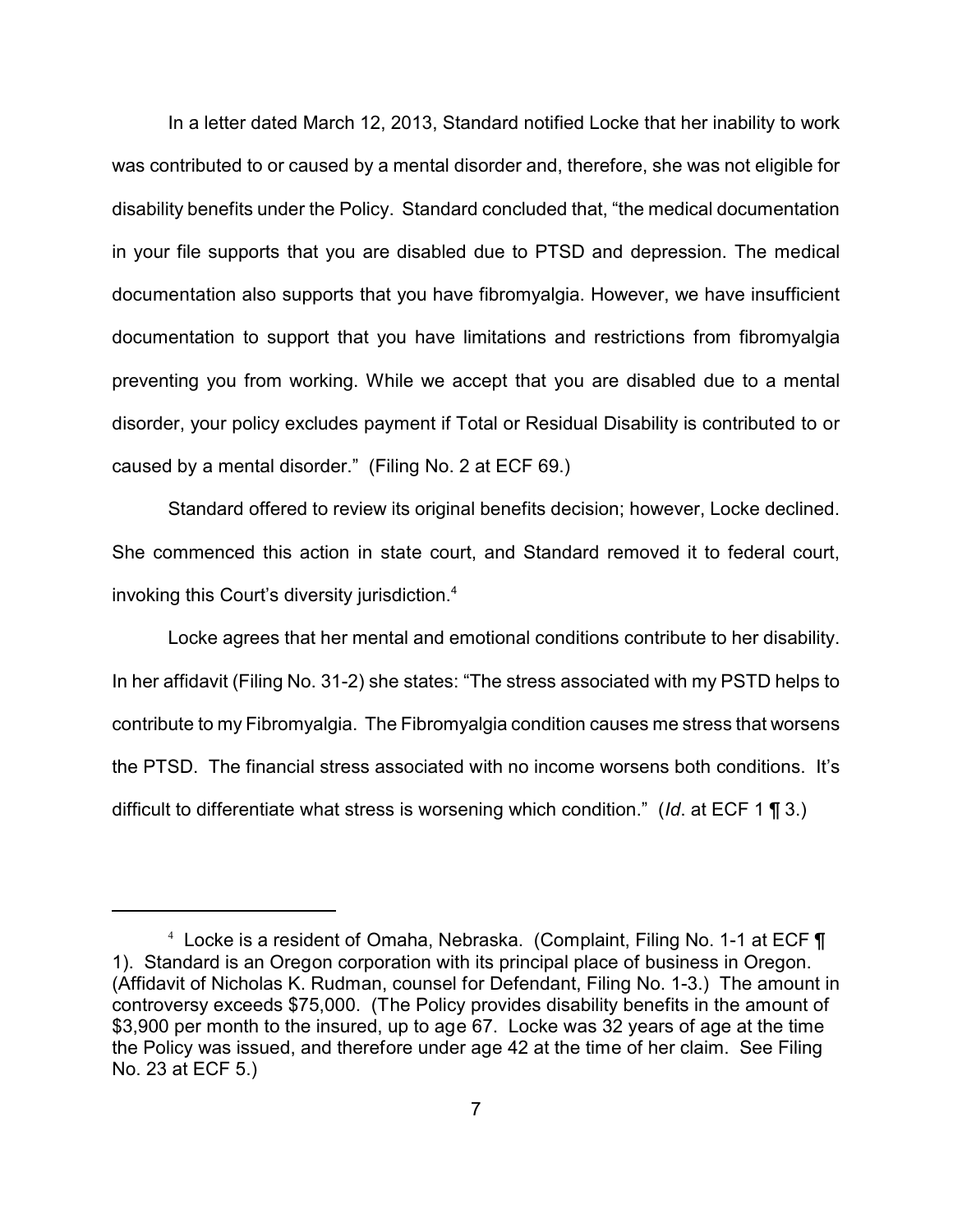Locke also submitted the affidavit of Dr. Feely, dated August 21, 2014 (Filing No. 31-1), in which he confirms that the physical and mental limitations associated with Fibromyalgia cause Locke's inability to perform the duties of a Physician's Assistant on a full time basis (*id*. at ECF 1-2 ¶ 5), and she would be likely to miss about four days of work per month, if she tried to work full time (*id.* at ECF 7). In a Medical Source Statement dated May 5, 2014, Dr. Feely noted that Locke's symptoms, signs, and associated conditions included depression and anxiety disorder, and that emotional factors contributed to the severity of her symptoms and limitations. (*Id.* at ECF 4-5.)

### **STANDARD OF REVIEW**

"Summary judgment is appropriate when the record, viewed in the light most favorable to the non-moving party, demonstrates there is no genuine issue of material fact and the moving party is entitled to judgment as a matter of law." *Gage v. HSM Elec. Prot. Servs., Inc.*, 655 F.3d 821, 825 (8th Cir. 2011) (citing Fed. R. Civ. P. 56(c)). The court will view "all facts in the light most favorable to the non-moving party and mak[e] all reasonable inferences in [that party's] favor." *Schmidt v. Des Moines Pub. Sch.*, 655 F.3d 811, 819 (8th Cir 2011). "[W]here the nonmoving party will bear the burden of proof at trial on a dispositive issue . . . Rule 56(e) permits a proper summary judgment motion to be opposed by any of the kinds of evidentiary materials listed in Rule 56(c), except the mere pleadings themselves." *Celotex Corp. v. Catrett*, 477 U.S. 317, 324 (1986). The moving party need not negate the nonmoving party's claims by showing "the absence of a genuine issue of material fact." *Id.* at 325. Instead, "the burden on the moving party may be discharged by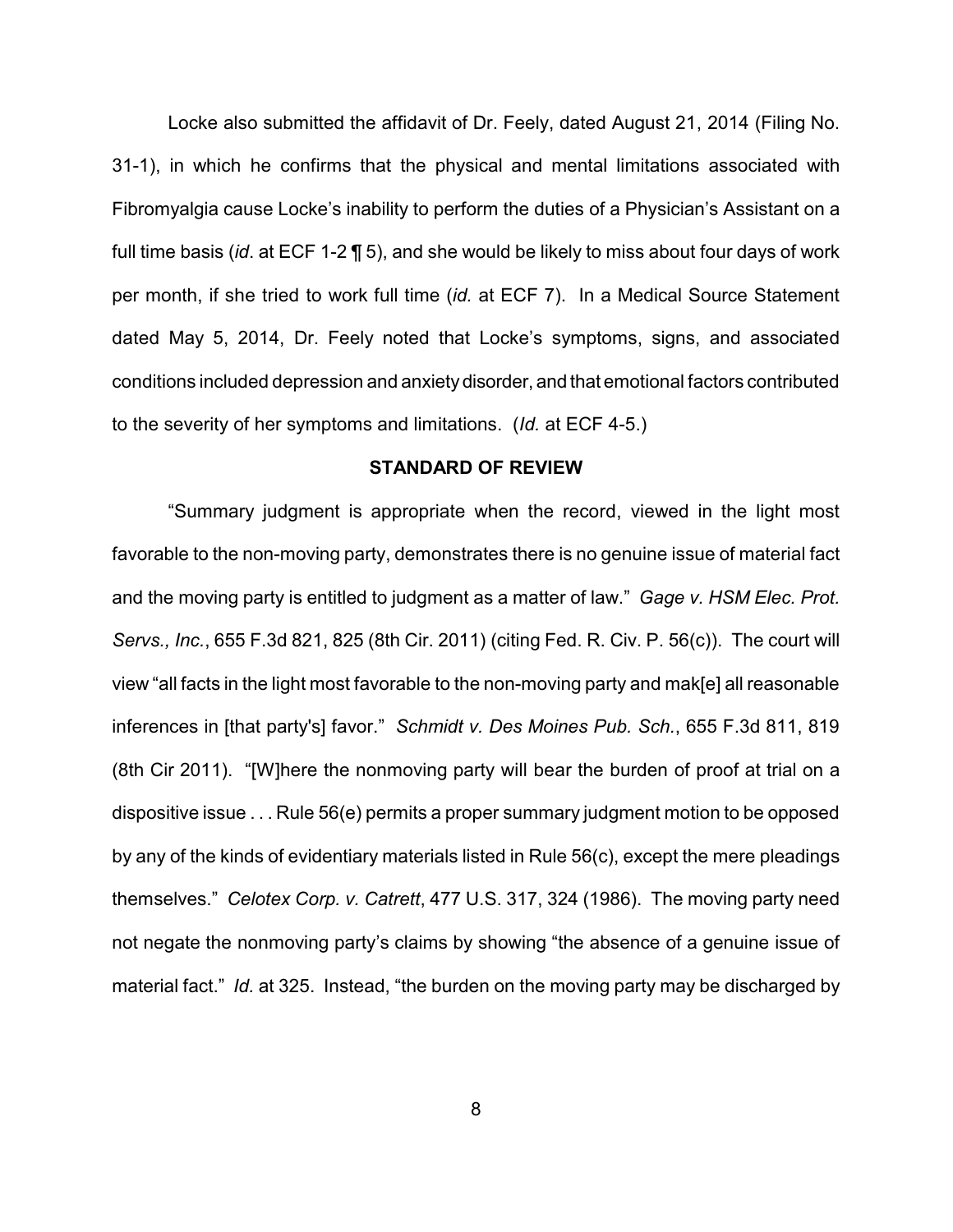'showing' . . . that there is an absence of evidence to support the nonmoving party's case." *Id.*

In response to the movant's showing, the nonmoving party's burden is to produce specific facts demonstrating "'a genuine issue of material fact' such that [its] claim should proceed to trial." *Nitro Distrib., Inc. v. Alticor, Inc.*, 565 F.3d 417, 422 (8th Cir. 2009) (quoting *Matsushita Elec. Indus. Co. v. Zenith Radio Corp.,* 475 U.S. 574, 586 (1986)). The nonmoving party "'must do more than simply show that there is some metaphysical doubt as to the material facts,' and must come forward with 'specific facts showing that there is a genuine issue for trial.'" *Torgerson v. City of Rochester*, 643 F.3d 1031, 1042 (8th Cir. 2011) (quoting *Matsushita*, 475 U.S. at 586-87)), *cert. denied,* 132 S. Ct. 513 (2011). "'[T]he mere existence of *some* alleged factual dispute between the parties'" will not defeat an otherwise properly supported motion for summary judgment. *Quinn v. St. Louis Cnty.*, 653 F.3d 745, 751 (8th Cir. 2011) (quoting *Anderson v. Liberty Lobby, Inc.,* 477 U.S. 242, 247-48 (1986)).

In other words, in deciding "a motion for summary judgment, 'facts must be viewed in the light most favorable to the nonmoving party only if there is a "genuine" dispute as to those facts.'" *Ricci v. DeStefano*, 557 U.S. 557, 586 (2009) (quoting *Scott v. Harris,* 550 U.S. 372, 380 (2007)). Otherwise, where the Court finds that "the record taken as a whole could not lead a rational trier of fact to find for the non-moving party"–where there is no "'genuine issue for trial'"–summary judgment is appropriate. *Matsushita*, 475 U.S. at 587 (quoting *First Nat'l Bank of Ariz. v. Cities Serv. Co.*, 391 U.S. 253, 289 (1968)).

9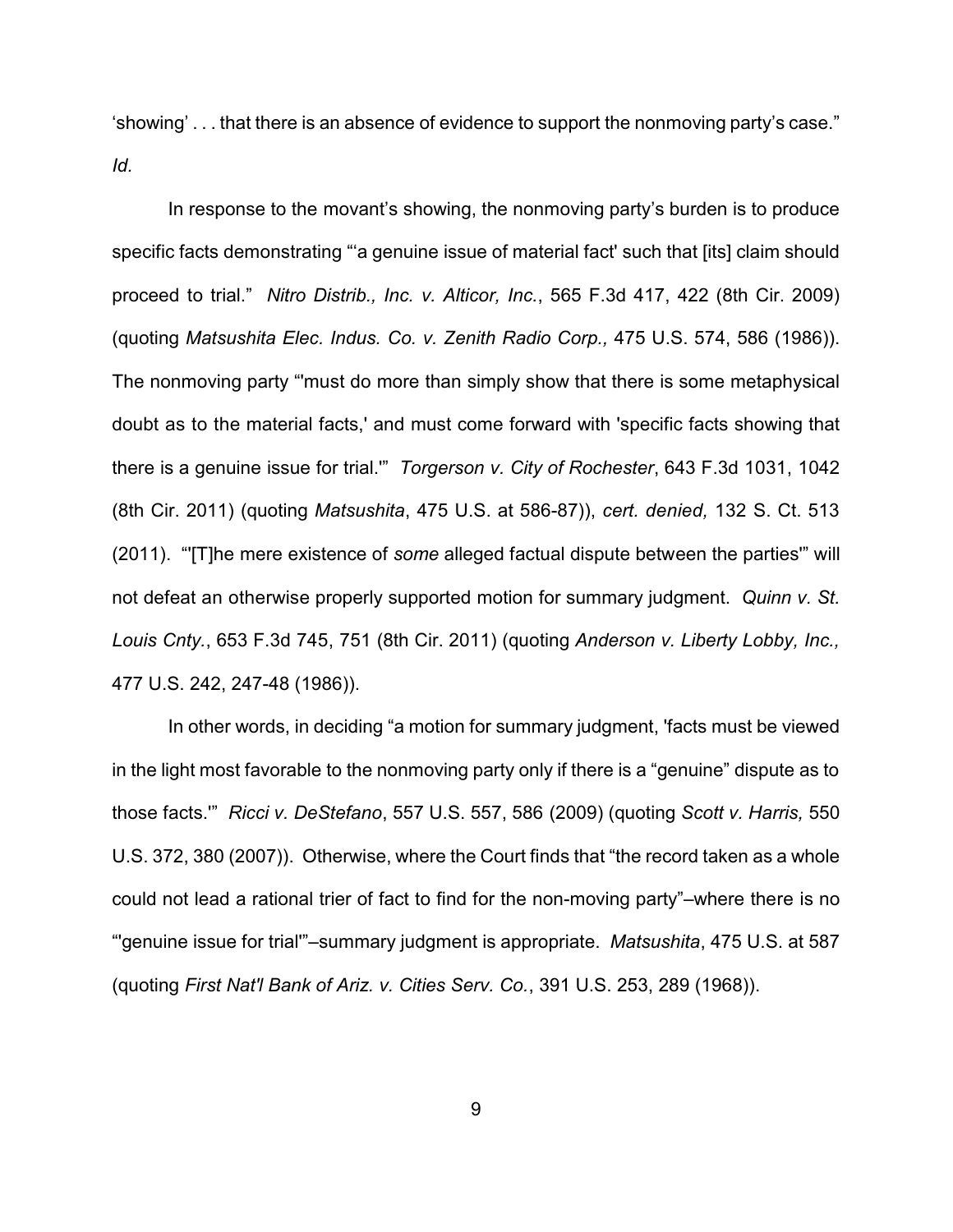### **DISCUSSION**

Locke's Complaint presents two theories of recovery. Her first theory is based on contract, asserting that she has presented a valid claim for disability benefits under the Policy, and is entitled to payment. Her second theory asserts that Standard breached an implied covenant of good faith and fair dealing by denying her disability benefits under the Policy.

### **I. The Parties' Contract**

Standard does not dispute that Locke is disabled. Locke does not dispute that her mental and emotional conditions, including PTSD and anxiety disorder, have caused or contributed to her disability; and she does not dispute that those conditions are listed in the Diagnostic and Statistical Manual of Mental Disorders. She also acknowledges that her mental and emotional conditions are excluded illnesses under the endorsement. She contends, however, that two other clauses in the Policy conflict with the clause in the endorsement relied upon by Standard and should govern:

CONCURRENT DISABILITY - If a Disability is caused by more than one Injury or Sickness, or from a combination, it is a Concurrent Disability. We will pay benefits for a Concurrent Disability as if there was only one Injury or Sickness. In no event will You be considered to have more than one Disability at the same time. Once a continuous period of Disability starts, it will be one period of Continuous Disability no matter what Injuries or Sicknesses, or how many, cause the Disability to cause it to continue.

Filing No. 23 at ECF 10.

LIMITATION FOR MENTAL DISORDER AND/OR SUBSTANCE ABUSE-Except as noted below, payment of Disability Benefits is limited to a total of 24 months during Your entire lifetime for Disability caused or contributed to by one or both of the following, or by medical or surgical treatment for one or both of the following: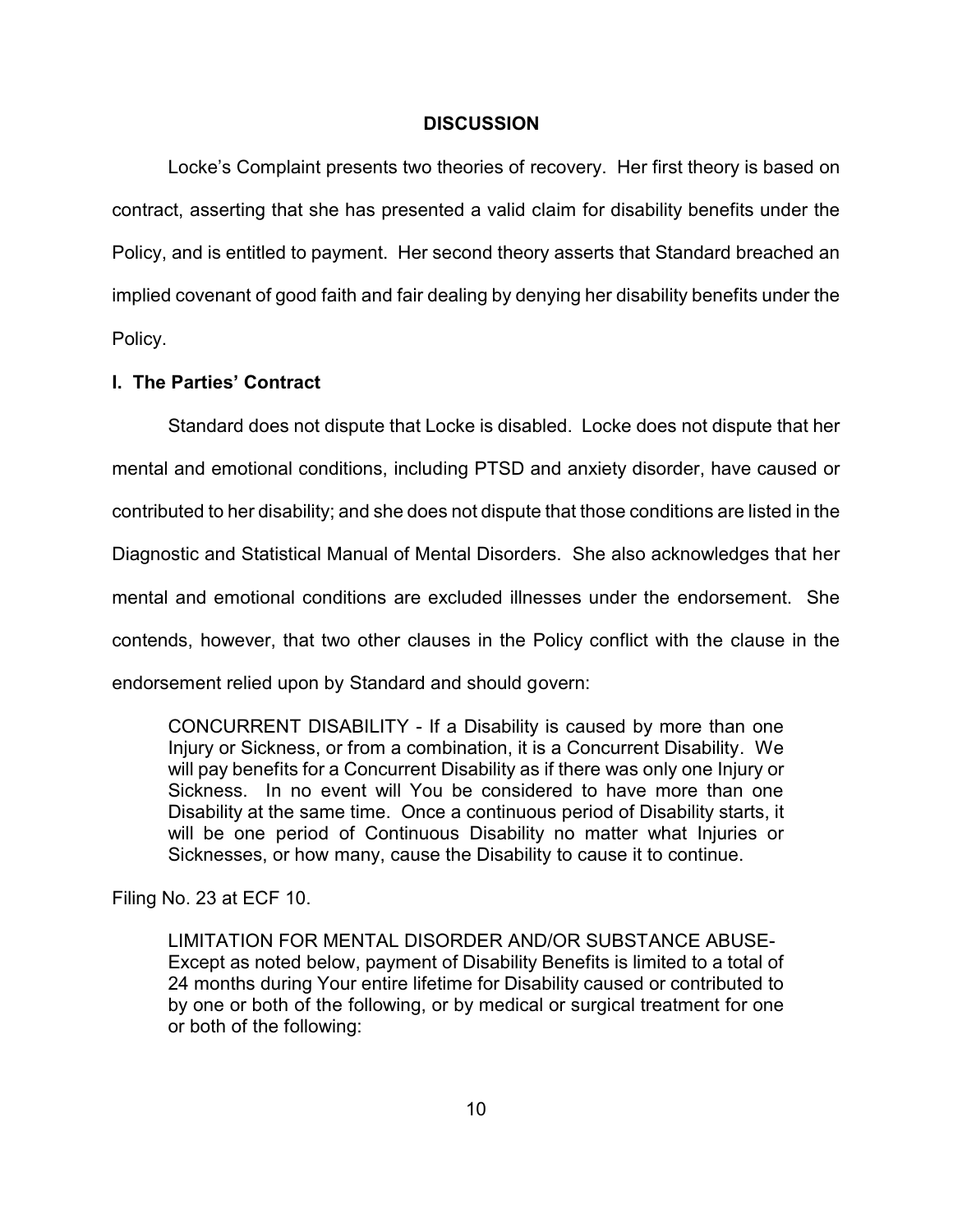- 1. Mental Disorder; and/or
- 2. Substance Abuse.

This limitation does not apply to any period during which You are confined in a Hospital solely because of a Mental Disorder.

*Id*. at ECF 14.

Locke notes that the endorsement provides: ""PART OF POLICY- this endorsement

is part of the policy to which it is attached. All terms of the policy which do not conflict with

this endorsement will apply to this endorsement." Because the two sections of the Policy

relied upon by Locke *do* conflict with the endorsement, she infers that those two sections

do *not* apply to the endorsement and, therefore are not limited by the terms of the

endorsement. At a minimum, she suggests that the Policy terms, including those of the

endorsement are ambiguous and should be construed in her favor.

The Nebraska Supreme Court has said:

In interpreting a contract, a court must first determine, as a matter of law, whether the contract is ambiguous. *Callahan v. Washington Nat. Ins. Co.*, 259 Neb. 145, 608 N.W.2d 592 (2000).

Whether an insurance contract is ambiguous and therefore in need of construction is a question of law. *Moller v. State Farm Mut. Auto. Ins. Co.*, 252 Neb. 722, 566 N.W.2d 382 (1997).

A contract is ambiguous when a word, phrase, or provision in the contract has, or is susceptible of, at least two reasonable but conflicting interpretations or meanings. *Callahan v. Washington Nat. Ins. Co., supra*. But the fact that parties to a document have or suggest opposing interpretations of the document does not necessarily, or by itself, compel the conclusion that the document is ambiguous. *Id*.; *Moller v. State Farm Mut. Auto. Ins. Co., supra.*

Interpretation of an unambiguous term or provision in an insurance policy presents a question of law. *Callahan v. Washington Nat. Ins. Co., supra; American Family Ins. Group v. Hemenway,* 254 Neb. 134, 575 N.W.2d 143 (1998).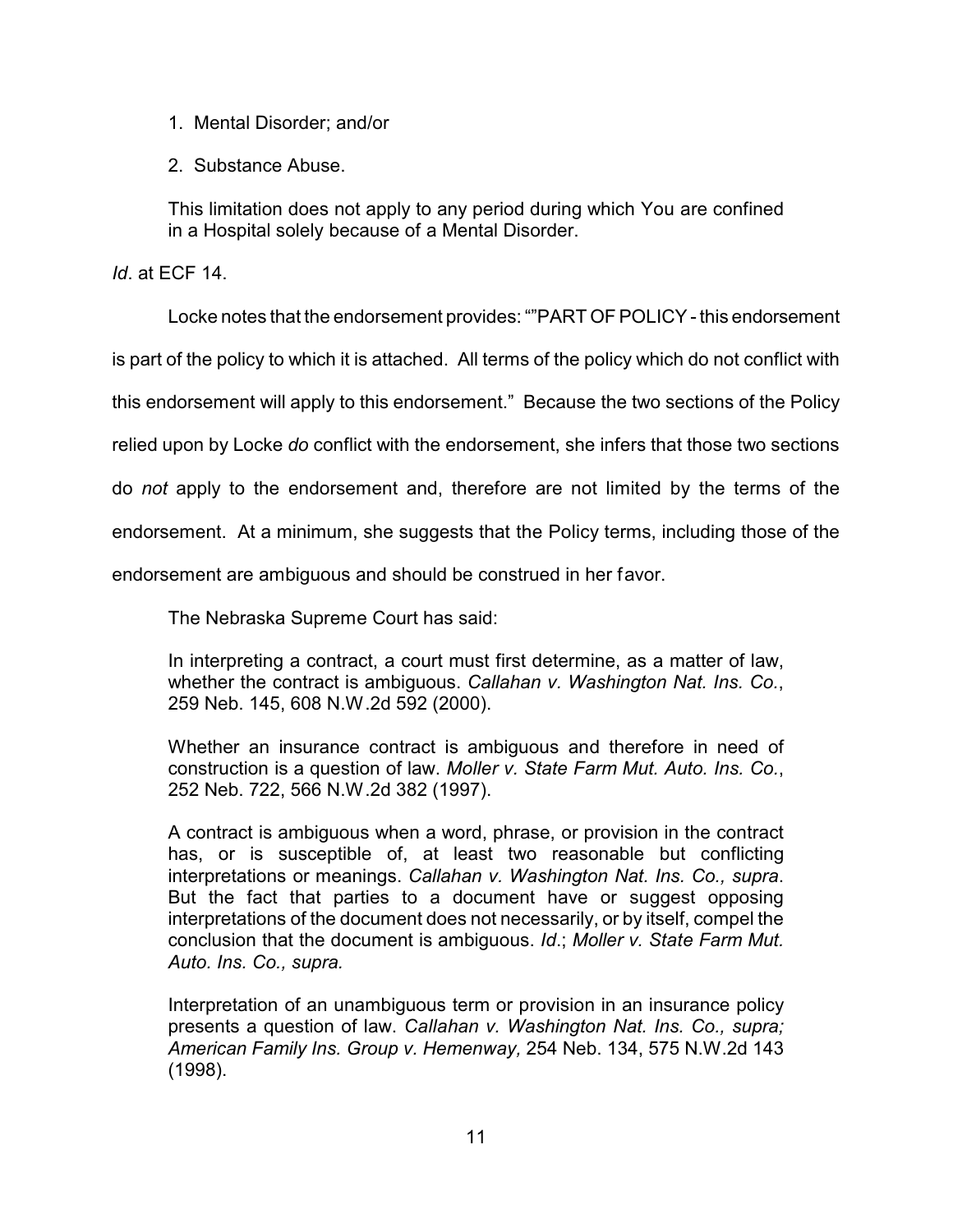While an ambiguous insurance policy will be construed in favor of the insured, ambiguity will not be read into policy language which is plain and unambiguous in order to construe against the preparer of the contract. *Callahan v. Washington Nat. Ins. Co., supra; American Family Ins. Group v. Hemenway, supra*.

*Tighe v. Combined Ins. Co. of Am.*, 628 N.W.2d 670, 675 (Neb. 2001).

Generally, where the event for which an insured seeks coverage is plainly outside the scope of the coverage encompassed in the policy according to a plain reading of its terms, an insurer may not be obligated to provide coverage to the insured. *Neff Towing Serv. v. United States Fire Ins. Co.*, 264 Neb. 846, 652 N.W.2d 604 (2002). An insurance contract is to be construed as any other contract to give effect to the parties' intentions at the time the contract was made. *Finch v. Farmers Ins. Exch*., 265 Neb. 277, 656 N.W.2d 262 (2003).

*City of Scottsbluff v. Employers Mut. Ins. Co.*, 658 N.W.2d 704, 710 (Neb. 2003).

The Nebraska Supreme Court's "goal in interpreting insurance policy language is to give effect to each provision of the contract," *Wheeler v. McCrary*, 842 N.W.2d 100, 107 (Neb. 2014). When interpreting "the language of an insurance policy should be read to avoid ambiguities, if possible, and the language should not be tortured to create them." *Cincinnati Ins. Co. v. Becker Warehouse, Inc.*, 262 Neb. 746, 756, 608 N.W.2d 592, 598 (2001) (citing *Austin v. State Farm Mut. Auto. Ins. Co.*, 261 Neb. 697, 625 N.W.2d 213 (2001)). The Nebraska Supreme Court also said: "When general and **specific terms** in a contract relate to the same thing, the more specific provision controls." *Hans v. Lucas*, 703 N.W.2d 880, 883 (Neb. 2005) (emphasis in original) (citing *Krzycki v. Genoa Nat. Bank*, 496 N.W.2d 916 (Neb. 1993)). The interpretation of the Policy is a question of law; and this Court finds the terms of the Policy and endorsement to be unambiguous. Giving effect to both the provisions in the endorsement and the Policy, this Court finds that (1) the language in the Policy under the heading "CONCURRENT DISABILITY" does not include disabilities caused in whole or part by a mental disorder because the endorsement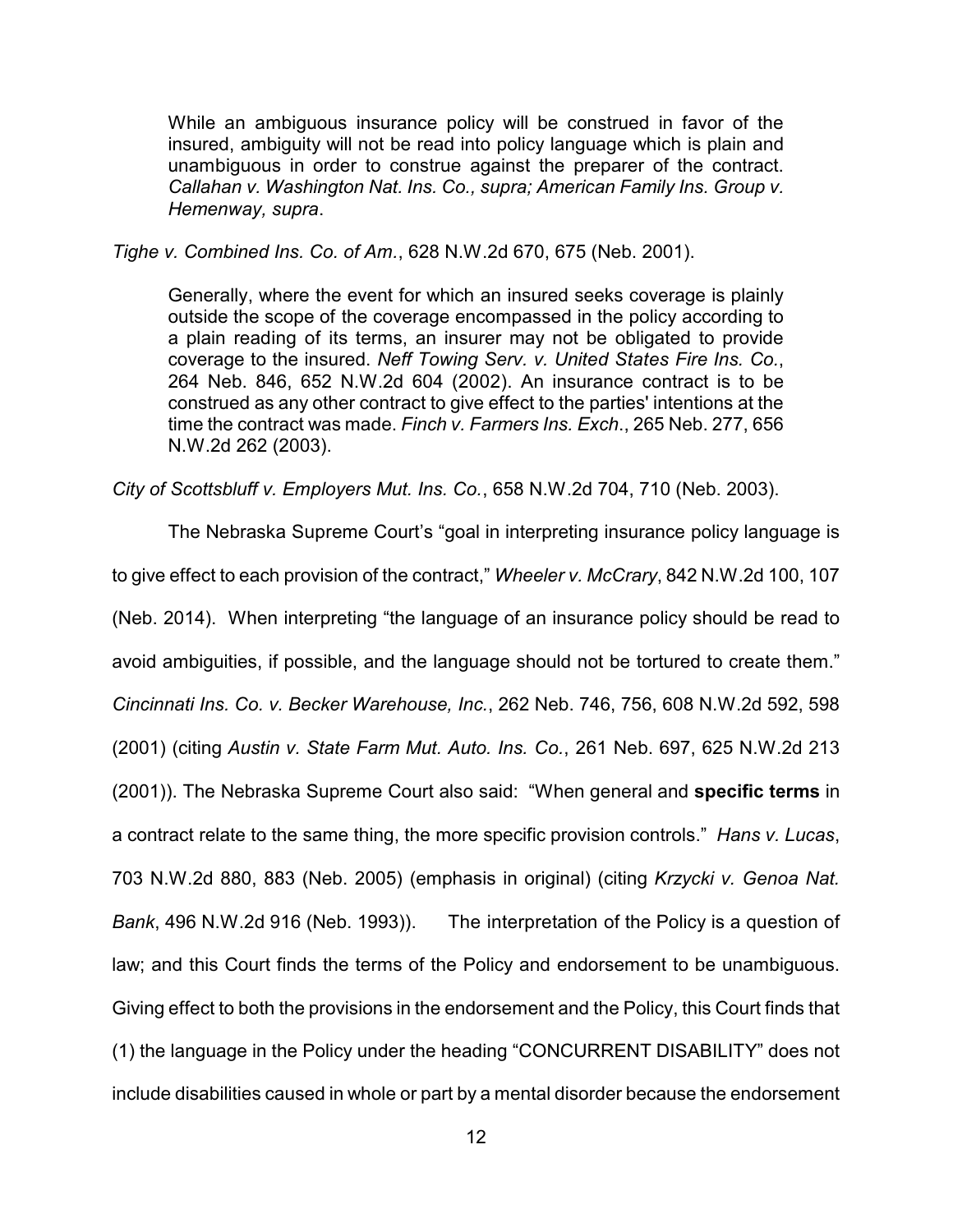clearly states that "mental, emotional or behavioral disorder or condition" is not a covered disability; and (2) the language in the Policy under the heading "LIMITATION FOR MENTAL DISORDER AND/OR SUBSTANCE ABUSE" sets a cap on potential payments for disability caused in whole or part by a mental disorder, but does not guarantee any payment for such disability.

Locke's suggested interpretation of the Policy and endorsement is unreasonable, because it would nullify language in the endorsement and would not give effect to the intent of the parties at the time the contract was made.<sup>5</sup> "The fact that parties to a document have or suggest opposing interpretations of the document does not necessarily, or by itself, compel the conclusion that the document is ambiguous." *Callahan v. Washington Nat. Ins. Co.*, 259 Neb. 145, 152, 608 N.W.2d 592, 598 (2000). Because this Court finds the terms of the policy and endorsement unambiguous, and because Locke's mental and emotional conditions–PTSD and anxiety disorder–caused or contributed to her disability, benefits are not due and owing under the Policy.

### **II. Covenant of Good Faith and Fair Dealing**

 $\mathcal{L}_\text{max}$  and  $\mathcal{L}_\text{max}$ 

"[I]n order to establish a claim for bad faith, a plaintiff must show an absence of a reasonable basis for denying the benefits of the insurance policy and the insurer's

<sup>&</sup>lt;sup>5</sup> When construing conflicting provisions in an insurance policy and a policy endorsement, other state Supreme Courts have held that the terms of the endorsement supersede the conflicting terms of the original policy. See *Commercial Standards Ins. Co. v. General Trucking Co.*, 423 So.2d 168 (Ala. 1982); *Abco Tank & Mfg. Co. v. Federal Ins. Co.*, 550 S.W.2d 193, 198 (Mo. 1977); and *Wyatt v. Wyatt*, 239 Minn. 434, 437 (1953). This Court finds it unnecessary to speculate about how the Nebraska Supreme Court would address that question.